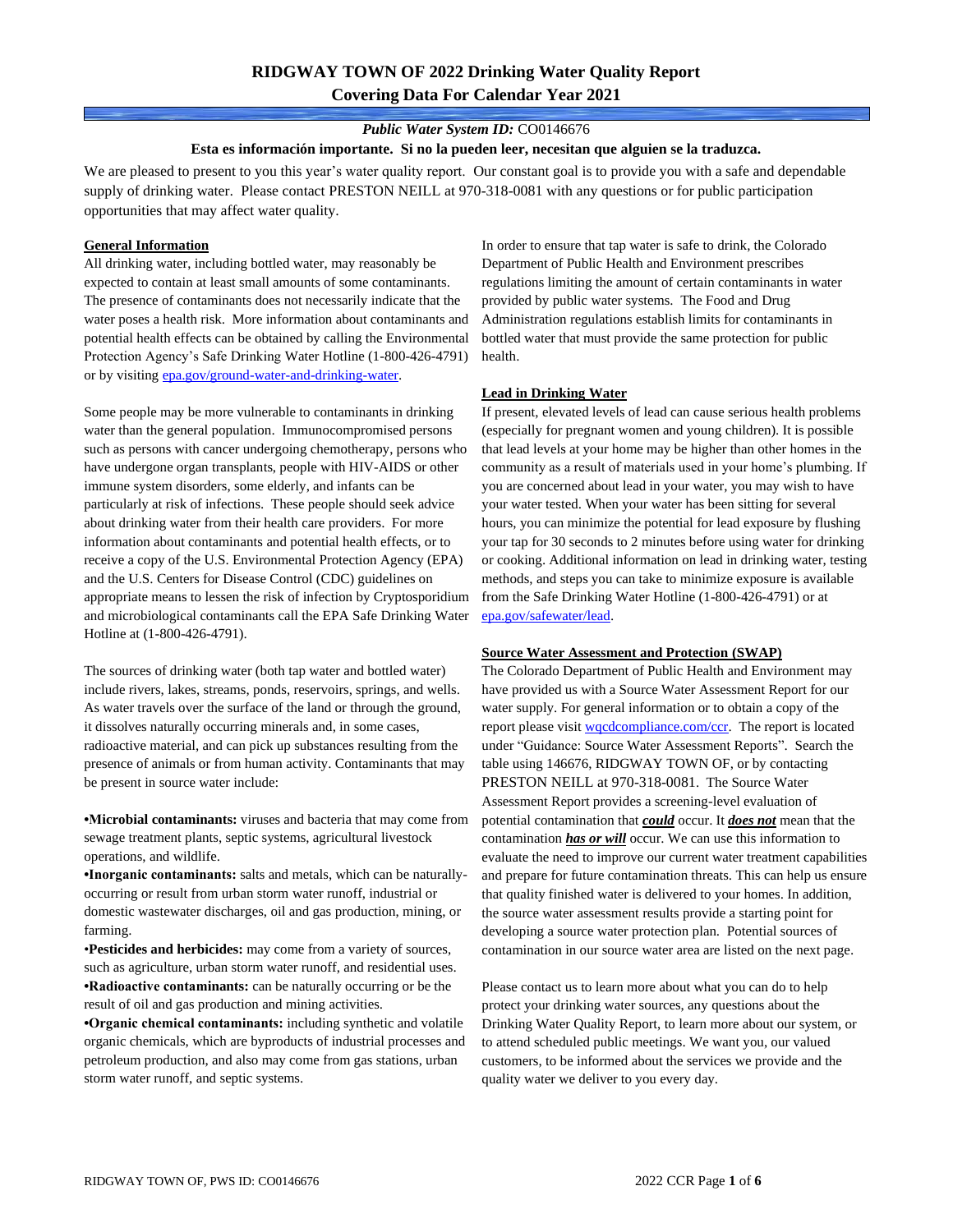# **Our Water Sources**

| <b>Sources (Water Type - Source Type)</b>                                                                                                                                       | <b>Potential Source(s) of Contamination</b>                                                                      |
|---------------------------------------------------------------------------------------------------------------------------------------------------------------------------------|------------------------------------------------------------------------------------------------------------------|
| RAW WATER RESERVOIRS 3 (Surface Water-Reservoir)<br>HAPPY HOLLOW (Surface Water-Intake)<br>LAKE OTONAWANDA (Surface Water-Intake)<br><b>BEAVER CREEK</b> (Surface Water-Intake) | Other Facilities, Pasture / Hay, Deciduous Forest, Evergreen<br>Forest, Mixed Forest, Septic Systems, Road Miles |
|                                                                                                                                                                                 |                                                                                                                  |

## **Terms and Abbreviations**

- **Maximum Contaminant Level (MCL)** − The highest level of a contaminant allowed in drinking water.
- **Treatment Technique (TT)**  $A$  required process intended to reduce the level of a contaminant in drinking water.
- **Health-Based** − A violation of either a MCL or TT.
- **Non-Health-Based** − A violation that is not a MCL or TT.
- **Action Level (AL)** − The concentration of a contaminant which, if exceeded, triggers treatment and other regulatory requirements.
- **Maximum Residual Disinfectant Level (MRDL)** − The highest level of a disinfectant allowed in drinking water. There is convincing evidence that addition of a disinfectant is necessary for control of microbial contaminants.
- **Maximum Contaminant Level Goal (MCLG)** − The level of a contaminant in drinking water below which there is no known or expected risk to health. MCLGs allow for a margin of safety.
- **Maximum Residual Disinfectant Level Goal (MRDLG)** − The level of a drinking water disinfectant, below which there is no known or expected risk to health. MRDLGs do not reflect the benefits of the use of disinfectants to control microbial contaminants.
- **Violation (No Abbreviation)** − Failure to meet a Colorado Primary Drinking Water Regulation.
- **Formal Enforcement Action (No Abbreviation)** − Escalated action taken by the State (due to the risk to public health, or number or severity of violations) to bring a non-compliant water system back into compliance.
- **Variance and Exemptions (V/E)** − Department permission not to meet a MCL or treatment technique under certain conditions.
- **Gross Alpha (No Abbreviation)** − Gross alpha particle activity compliance value. It includes radium-226, but excludes radon 222, and uranium.
- **Picocuries per liter (pCi/L)** − Measure of the radioactivity in water.
- **Nephelometric Turbidity Unit (NTU)** − Measure of the clarity or cloudiness of water. Turbidity in excess of 5 NTU is just noticeable to the typical person.
- **Compliance Value (No Abbreviation)** Single or calculated value used to determine if regulatory contaminant level (e.g. MCL) is met. Examples of calculated values are the 90<sup>th</sup> Percentile, Running Annual Average (RAA) and Locational Running Annual Average (LRAA).
- **Average (x-bar)** − Typical value.
- **Range (R)**  $-$  Lowest value to the highest value.
- **Sample Size (n)** − Number or count of values (i.e. number of water samples collected).
- **Parts per million = Milligrams per liter (ppm = mg/L)** − One part per million corresponds to one minute in two years or a single penny in \$10,000.
- **Parts per billion = Micrograms per liter (ppb = ug/L)** − One part per billion corresponds to one minute in 2,000 years, or a single penny in \$10,000,000.
- **Not Applicable (N/A)** Does not apply or not available.
- **Level 1 Assessment** A study of the water system to identify potential problems and determine (if possible) why total coliform bacteria have been found in our water system.
- **Level 2 Assessment** A very detailed study of the water system to identify potential problems and determine (if possible) why an E. coli MCL violation has occurred and/or why total coliform bacteria have been found in our water system on multiple occasions.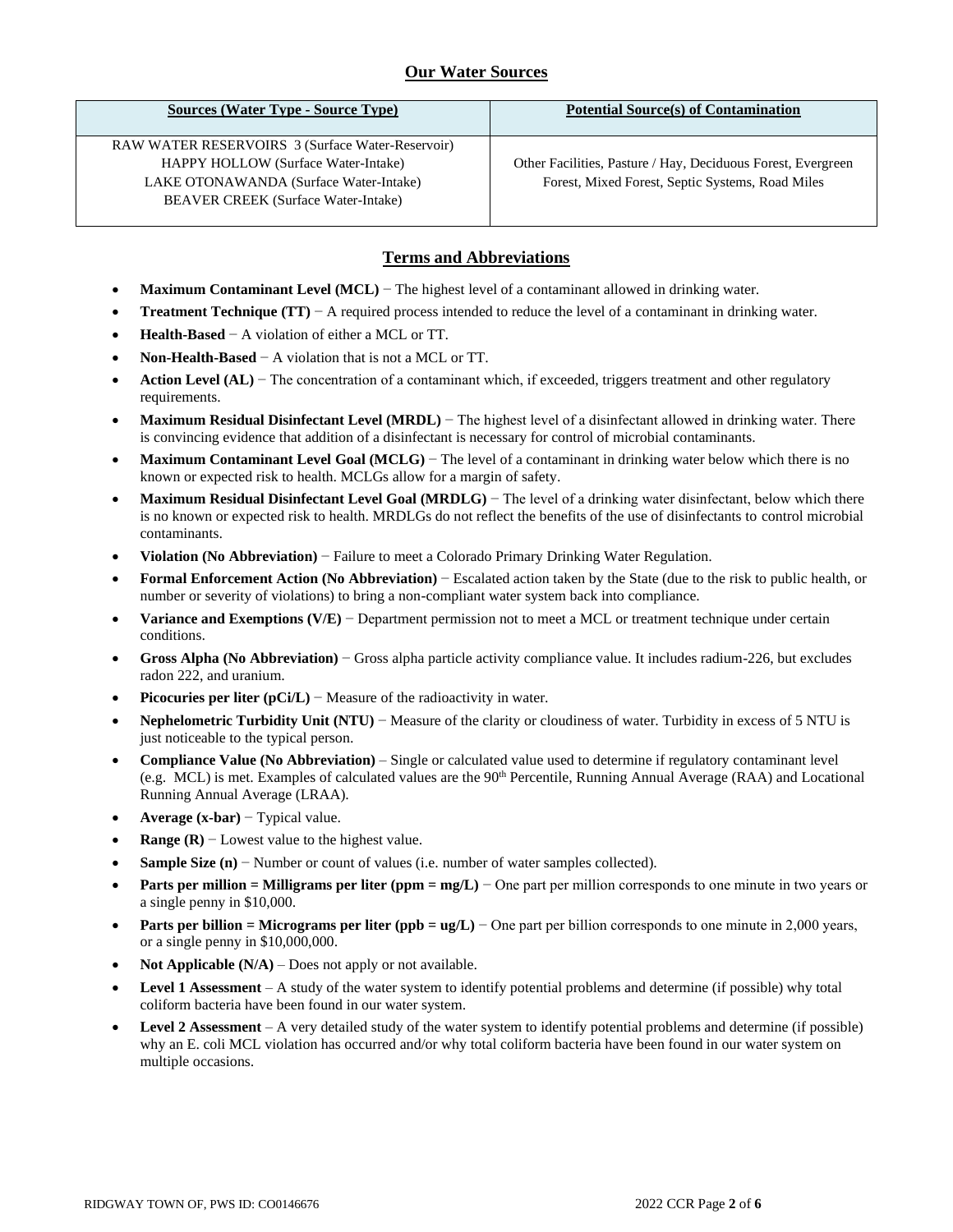### **Detected Contaminants**

RIDGWAY TOWN OF routinely monitors for contaminants in your drinking water according to Federal and State laws. The following table(s) show all detections found in the period of January 1 to December 31, 2021 unless otherwise noted. The State of Colorado requires us to monitor for certain contaminants less than once per year because the concentrations of these contaminants are not expected to vary significantly from year to year, or the system is not considered vulnerable to this type of contamination. Therefore, some of our data, though representative, may be more than one year old. Violations and Formal Enforcement Actions, if any, are reported in the next section of this report.

**Note:** Only detected contaminants sampled within the last 5 years appear in this report. If no tables appear in this section then no contaminants were detected in the last round of monitoring.

|                                                                                                                                                                                               | Disinfectants Sampled in the Distribution System<br><b>TT Requirement:</b> At least 95% of samples per period (month or quarter) must be at least 0.2 ppm OR<br>If sample size is less than 40 no more than 1 sample is below 0.2 ppm<br><b>Typical Sources:</b> Water additive used to control microbes |                                                                     |  |  |    |             |  |  |
|-----------------------------------------------------------------------------------------------------------------------------------------------------------------------------------------------|----------------------------------------------------------------------------------------------------------------------------------------------------------------------------------------------------------------------------------------------------------------------------------------------------------|---------------------------------------------------------------------|--|--|----|-------------|--|--|
| <b>Sample</b><br><b>Disinfectant</b><br><b>TT</b><br><b>Time Period</b><br><b>Number of Samples</b><br><b>Results</b><br><b>Below Level</b><br><b>Violation</b><br><b>Size</b><br><b>Name</b> |                                                                                                                                                                                                                                                                                                          |                                                                     |  |  |    | <b>MRDL</b> |  |  |
| Chlorine                                                                                                                                                                                      | December, 2021                                                                                                                                                                                                                                                                                           | Lowest period percentage of samples<br>meeting TT requirement: 100% |  |  | No | $4.0$ ppm   |  |  |

| Lead and Copper Sampled in the Distribution System |               |                   |               |                |                  |               |                   |                        |  |
|----------------------------------------------------|---------------|-------------------|---------------|----------------|------------------|---------------|-------------------|------------------------|--|
| Contaminant                                        | <b>Time</b>   | 90 <sup>th</sup>  | <b>Sample</b> | Unit of        | 90 <sup>th</sup> | <b>Sample</b> | 90 <sup>th</sup>  | <b>Typical Sources</b> |  |
| <b>Name</b>                                        | <b>Period</b> | <b>Percentile</b> | <b>Size</b>   | <b>Measure</b> | Percentile       | <b>Sites</b>  | <b>Percentile</b> |                        |  |
|                                                    |               |                   |               |                | AL               | Above         | AL                |                        |  |
|                                                    |               |                   |               |                |                  | AL            | <b>Exceedance</b> |                        |  |
| Copper                                             | 08/03/2021    | 0.08              | 10            | ppm            | 1.3              | 0             | N <sub>0</sub>    | Corrosion of           |  |
|                                                    | to            |                   |               |                |                  |               |                   | household plumbing     |  |
|                                                    | 08/24/2021    |                   |               |                |                  |               |                   | systems; Erosion of    |  |
|                                                    |               |                   |               |                |                  |               |                   | natural deposits       |  |
| Lead                                               | 08/03/2021    | 2.5               | 10            | ppb            | 15               | $\theta$      | N <sub>0</sub>    | Corrosion of           |  |
|                                                    | to            |                   |               |                |                  |               |                   | household plumbing     |  |
|                                                    | 08/24/2021    |                   |               |                |                  |               |                   | systems; Erosion of    |  |
|                                                    |               |                   |               |                |                  |               |                   | natural deposits       |  |

| Disinfection Byproducts Sampled in the Distribution System |      |         |                       |                              |                                  |            |             |                                |                                             |  |
|------------------------------------------------------------|------|---------|-----------------------|------------------------------|----------------------------------|------------|-------------|--------------------------------|---------------------------------------------|--|
| <b>Name</b>                                                | Year | Average | Range<br>$Low - High$ | <b>Sample</b><br><b>Size</b> | <b>Unit of</b><br><b>Measure</b> | <b>MCL</b> | <b>MCLG</b> | <b>MCL</b><br><b>Violation</b> | <b>Typical Sources</b>                      |  |
| Total<br>Haloacetic<br>Acids<br>(HAA5)                     | 2021 | 28.93   | 14.9 to 51.8          | 6                            | ppb                              | 60         | N/A         | N <sub>o</sub>                 | Byproduct of drinking<br>water disinfection |  |
| Total<br>Trihalome<br>thanes<br>(TTHM)                     | 2021 | 73.97   | 22.6 to 111           | 6                            | ppb                              | 80         | N/A         | N <sub>o</sub>                 | Byproduct of drinking<br>water disinfection |  |
| Chlorite                                                   | 2021 | 0.2     | 0 to $0.38$           | 15                           | ppb                              | 1.0        | .8          | N <sub>o</sub>                 | Byproduct of drinking<br>water disinfection |  |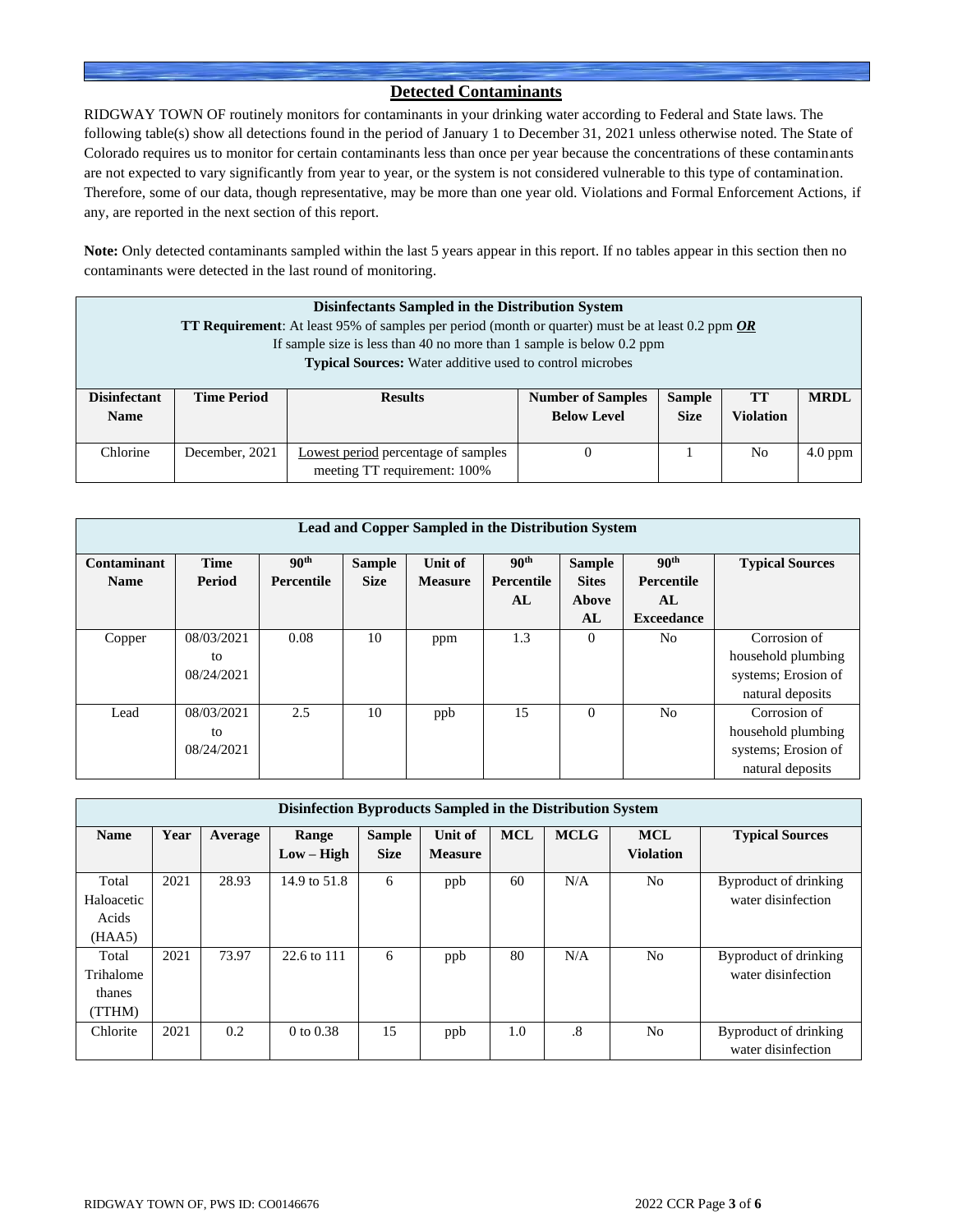|                    | Summary of Turbidity Sampled at the Entry Point to the Distribution System |                                |                                |                  |                |  |  |  |  |  |
|--------------------|----------------------------------------------------------------------------|--------------------------------|--------------------------------|------------------|----------------|--|--|--|--|--|
| <b>Contaminant</b> | <b>Level Found</b><br><b>TT Requirement</b><br><b>Sample</b>               |                                |                                |                  |                |  |  |  |  |  |
| <b>Name</b>        | Date                                                                       |                                |                                | <b>Violation</b> | <b>Sources</b> |  |  |  |  |  |
| Turbidity          | Date/Month:                                                                | Highest single measurement:    | Maximum 0.5 NTU for any single | N <sub>o</sub>   | Soil Runoff    |  |  |  |  |  |
|                    | Sep                                                                        | $0.3$ NTU                      | measurement                    |                  |                |  |  |  |  |  |
| Turbidity          | Month:                                                                     | Lowest monthly percentage of   | In any month, at least 95% of  | N <sub>0</sub>   | Soil Runoff    |  |  |  |  |  |
|                    | Sep                                                                        | samples meeting TT requirement | samples must be less than 0.1  |                  |                |  |  |  |  |  |
|                    |                                                                            | for our technology: 98 %       | NTU                            |                  |                |  |  |  |  |  |

|                    | Radionuclides Sampled at the Entry Point to the Distribution System |         |                       |               |                |            |             |                  |                        |  |  |
|--------------------|---------------------------------------------------------------------|---------|-----------------------|---------------|----------------|------------|-------------|------------------|------------------------|--|--|
| <b>Contaminant</b> | Year                                                                | Average | <b>Range</b>          | <b>Sample</b> | Unit of        | <b>MCL</b> | <b>MCLG</b> | <b>MCL</b>       | <b>Typical Sources</b> |  |  |
| <b>Name</b>        |                                                                     |         | $Low - High$          | <b>Size</b>   | <b>Measure</b> |            |             | <b>Violation</b> |                        |  |  |
| Gross Alpha        | 2019                                                                | 1.4     | 1.4 to 1.4            |               | pCi/L          | 15         | $\Omega$    | No               | Erosion of             |  |  |
|                    |                                                                     |         |                       |               |                |            |             |                  | natural deposits       |  |  |
| Combined           | 2019                                                                | 1.4     | 1.4 to 1.4            |               | pCi/L          | 5          | $\Omega$    | No               | Erosion of             |  |  |
| Radium             |                                                                     |         |                       |               |                |            |             |                  | natural deposits       |  |  |
| Combined           | 2019                                                                | 1.2     | $1.2 \text{ to } 1.2$ |               | ppb            | 30         | $\Omega$    | No               | Erosion of             |  |  |
| Uranium            |                                                                     |         |                       |               |                |            |             |                  | natural deposits       |  |  |

| <b>Inorganic Contaminants Sampled at the Entry Point to the Distribution System</b> |      |         |                  |               |                |            |                |                  |                        |  |
|-------------------------------------------------------------------------------------|------|---------|------------------|---------------|----------------|------------|----------------|------------------|------------------------|--|
| Contaminant                                                                         | Year | Average | Range            | <b>Sample</b> | Unit of        | <b>MCL</b> | <b>MCLG</b>    | <b>MCL</b>       | <b>Typical Sources</b> |  |
| <b>Name</b>                                                                         |      |         | $Low - High$     | <b>Size</b>   | <b>Measure</b> |            |                | <b>Violation</b> |                        |  |
| Barium                                                                              | 2021 | 0.02    | $0.02$ to $0.02$ | -1            | ppm            | 2          | 2              | N <sub>0</sub>   | Discharge of drilling  |  |
|                                                                                     |      |         |                  |               |                |            |                |                  | wastes; discharge      |  |
|                                                                                     |      |         |                  |               |                |            |                |                  | from metal             |  |
|                                                                                     |      |         |                  |               |                |            |                |                  | refineries; erosion of |  |
|                                                                                     |      |         |                  |               |                |            |                |                  | natural deposits       |  |
| Fluoride                                                                            | 2021 | 0.24    | $0.24$ to $0.24$ |               | ppm            | 4          | $\overline{4}$ | N <sub>0</sub>   | Erosion of natural     |  |
|                                                                                     |      |         |                  |               |                |            |                |                  | deposits; water        |  |
|                                                                                     |      |         |                  |               |                |            |                |                  | additive which         |  |
|                                                                                     |      |         |                  |               |                |            |                |                  | promotes strong        |  |
|                                                                                     |      |         |                  |               |                |            |                |                  | teeth; discharge from  |  |
|                                                                                     |      |         |                  |               |                |            |                |                  | fertilizer and         |  |
|                                                                                     |      |         |                  |               |                |            |                |                  | aluminum factories     |  |

| <b>Secondary Contaminants**</b><br>**Secondary standards are non-enforceable guidelines for contaminants that may cause cosmetic effects (such as skin, or tooth<br>discoloration) or aesthetic effects (such as taste, odor, or color) in drinking water. |      |         |              |               |                |                           |  |
|------------------------------------------------------------------------------------------------------------------------------------------------------------------------------------------------------------------------------------------------------------|------|---------|--------------|---------------|----------------|---------------------------|--|
| Contaminant                                                                                                                                                                                                                                                | Year | Average | Range        | <b>Sample</b> | Unit of        | <b>Secondary Standard</b> |  |
| <b>Name</b>                                                                                                                                                                                                                                                |      |         | $Low - High$ | <b>Size</b>   | <b>Measure</b> |                           |  |
| Sodium                                                                                                                                                                                                                                                     | 2021 | 11.6    | 11.6 to 11.6 |               | ppm            | N/A                       |  |
| <b>Total Dissolved</b><br>Solids                                                                                                                                                                                                                           | 2019 | 216     | 216 to 216   |               | ppm            | 500                       |  |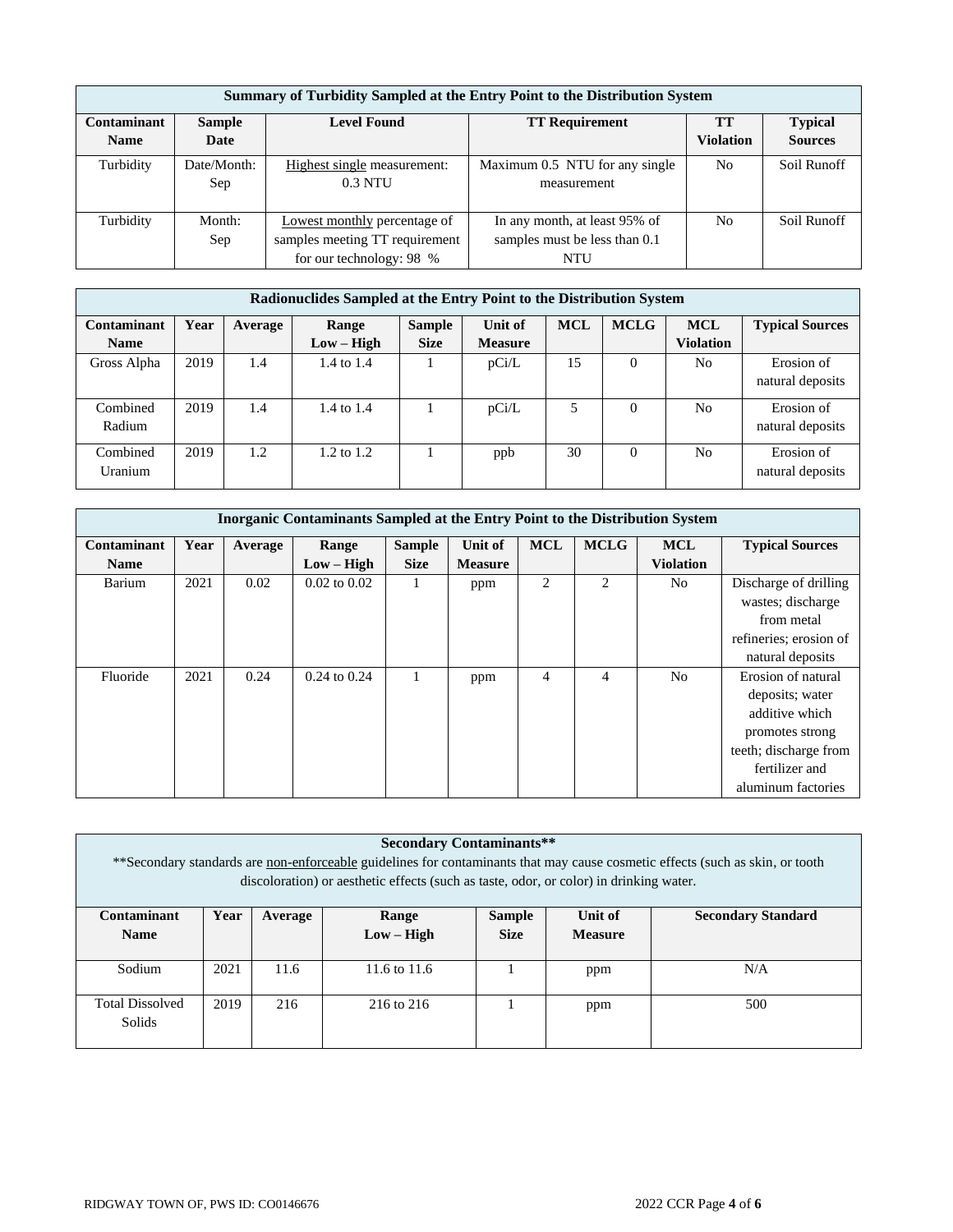## **Violations, Significant Deficiencies, and Formal Enforcement Actions**

### **Health-Based Violations**

**Maximum contaminant level (MCL) violations:** Test results for this contaminant show that the level was too high for the time period shown. Please read the information shown below about potential health effects for vulnerable populations. This is likely the same violation that we told you about in a past notice. We are evaluating, or we already completed an evaluation, to find the best way to reduce or remove the contaminant. If the solution will take an extended period of time, we will keep you updated with quarterly notices.

**Treatment technique (TT) violations:** We failed to complete an action that could affect water quality. Please read the information shown below about potential health effects for vulnerable populations. This is likely the same violation that we told you about in a past notice. We were required to meet a minimum operation/treatment standard, we were required to make upgrades to our system, or we were required to evaluate our system for potential sanitary defects, and we failed to do so in the time period shown below. If the solution will take an extended period of time, we will keep you updated with quarterly notices.

| <b>Name</b>                                      | <b>Description</b>                                                                                                                                  | <b>Time Period</b>           | <b>Health Effects</b>                                                                                                                                                                                                                                                                                                                          | Compliance<br><b>Value</b> | <b>TT</b> Level or<br><b>MCL</b> |
|--------------------------------------------------|-----------------------------------------------------------------------------------------------------------------------------------------------------|------------------------------|------------------------------------------------------------------------------------------------------------------------------------------------------------------------------------------------------------------------------------------------------------------------------------------------------------------------------------------------|----------------------------|----------------------------------|
| <b>CROSS</b><br><b>CONNECTION</b><br><b>RULE</b> | <b>FAILURE TO MEET</b><br><b>CROSS CONNECTION</b><br><b>CONTROL AND/OR</b><br><b>BACKFLOW</b><br><b>PREVENTION</b><br><b>REQUIREMENTS -</b><br>M614 | $07/27/2021 -$<br>09/17/2021 | We have an inadequate backflow<br>prevention and cross-connection<br>control program. Uncontrolled<br>cross connections can lead to<br>inadvertent contamination of the<br>drinking water. This is due to one<br>or more of the following: We failed<br>to complete the testing<br>requirements for backflow<br>prevention devices or methods. | N/A                        | N/A                              |
|                                                  |                                                                                                                                                     |                              | <b>Additional Violation Information</b>                                                                                                                                                                                                                                                                                                        |                            |                                  |

Please share this information with all the other people who drink this water, especially those who may not have received this notice directly (for example, people in apartments, nursing homes, schools, and businesses). You can do this by posting this notice in a public place or distributing copies by hand or mail.

Describe the steps taken to resolve the violation(s), and the anticipated resolution date: The Town of Ridgway met the public noticing requirements of the Backflow Prevention and Cross-Connection Control Violation dated July 27, 2021. In addition, the Town of Ridgway's 2021 backflow prevention and cross-connection control (BPCCC) annual report demonstrates compliance with the assembly ratio requirements.